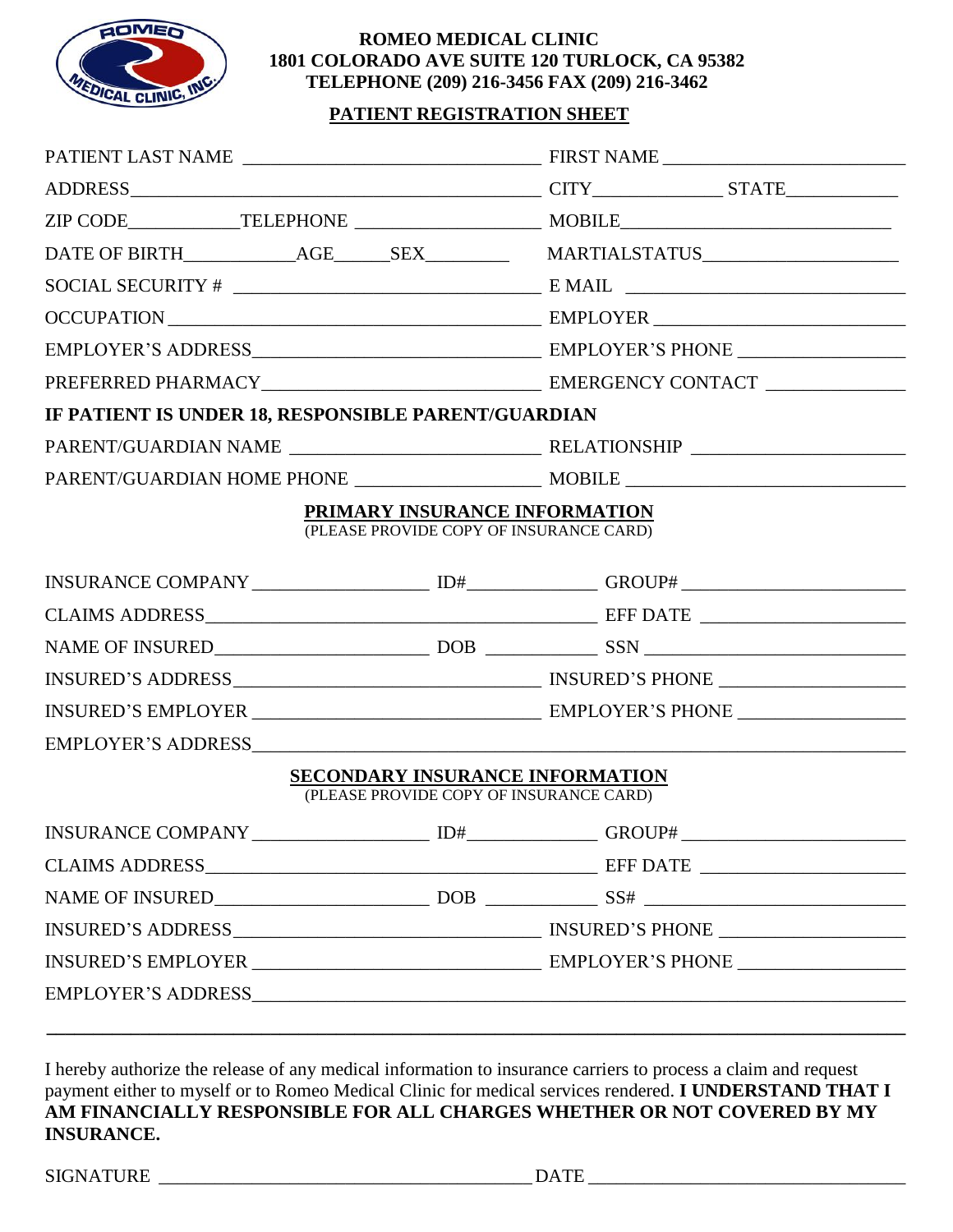| <b>PATIENT HISTORY FORM (CHILD UNDER 12)</b>                                                                                                                    |                                    |                      |                                    | <b>AOMEO</b>              |
|-----------------------------------------------------------------------------------------------------------------------------------------------------------------|------------------------------------|----------------------|------------------------------------|---------------------------|
|                                                                                                                                                                 |                                    | DOB:                 |                                    | <b>VEDICAL CLINIC, IN</b> |
| <b>MEDICATIONS &amp; ALLERGY SUMMARY</b>                                                                                                                        |                                    |                      |                                    |                           |
| DO YOU HAVE ANY ALLERGIES THAT YOU KNOW OF (INCLUDING SEASONAL)?                                                                                                |                                    |                      | $\Box$ YES $\Box$ NO               |                           |
| <b>MEDICATION ALLERGIES?</b> ■YES ■NO                                                                                                                           | <b>FOOD ALLERGIES?</b>             | $\Box$ YES $\Box$ NO | <b>SEASONAL ALLERGIES?</b>         | $\Box$ YES $\Box$ NO      |
| Which medications are you allergic to?                                                                                                                          | What food(s) are you allergic too? |                      | What kind of reaction do you have? |                           |
| What kind of reaction do you have?                                                                                                                              | What kind of reaction do you have? |                      |                                    |                           |
| <b>CURRENT MEDICATIONS</b>                                                                                                                                      |                                    |                      |                                    |                           |
| Are you currently taking any medication (daily or as needed - prescribed, over-the-counter, vitamins, supplements)? △YES<br>If yes, list name of medication(s): |                                    |                      |                                    | <b>TINO</b>               |
|                                                                                                                                                                 |                                    |                      |                                    |                           |

# **PAST MEDICAL HISTORY**

### DO YOU CURRENTLY OR HAVE YOU EVER HAD ANY MEDICAL PROBLEM(S) OR INJURIES INVOLVING YOUR:

| SKIN?                                                                                                     |                                                             | $\Box$ YES $\Box$ NO |                                                 | <b>BREAST(S)?</b>                                         |                                                     | $\Box$ YES $\Box$ NO              |
|-----------------------------------------------------------------------------------------------------------|-------------------------------------------------------------|----------------------|-------------------------------------------------|-----------------------------------------------------------|-----------------------------------------------------|-----------------------------------|
| $\Box$ acne<br>$\Box$ precancerous<br>skin lesion<br>$\Box$ alopecia<br>$\Box$ eczema<br>$\Box$ psoriasis | $\Box$ warts                                                |                      | $\Box$ abnormal<br>mammogram<br>$\Box$ mastitis | $\Box$ fibrocystic<br>disease<br>$\Box$ fibroadenosis     |                                                     |                                   |
| $\Box$ herpes<br>$\Box$ hives                                                                             | $\Box$ rosacea<br>$\Box$ seborrheic                         |                      |                                                 | <b>LUNGS OR BREATHING?</b>                                |                                                     | $\Box$ YES $\Box$ NO              |
| $\Box$ nail infection                                                                                     | dermatitis                                                  |                      |                                                 | $\Box$ asthma (allergy)                                   | $\Box$ croup                                        |                                   |
| <b>HEAD OR NECK?</b>                                                                                      |                                                             | $\Box$ YES $\Box$ NO |                                                 | $\Box$ asthma (non<br>allergy)                            | $\Box$ COPD<br>$\Box$ sinusitis                     |                                   |
| $\Box$ Bells palsy                                                                                        | $\Box$ TMJ disorder                                         | $\Box$ other $\_\_$  |                                                 | $\Box$ emphysema                                          |                                                     |                                   |
| $\Box$ concussion<br>$\Box$ goiter                                                                        |                                                             |                      |                                                 | <b>HEART, ARTERIES OR VEINS?</b>                          |                                                     | $\Box$ YES $\Box$ NO              |
| EAR(S)?                                                                                                   |                                                             | $\Box$ YES $\Box$ NO |                                                 | $\Box$ angina<br>Jatrial fibrilation                      | $\Box$ high blood<br>pressure                       | $\Box$ tachycardia                |
| $\Box$ eustachian tube<br>function                                                                        | $\Box$ hearing loss<br>$\Box$ other $\Box$ other $\Box$     |                      |                                                 | □ heart disease<br>$\Box$ heart failure                   | $\Box$ "mini stroke"<br>$\Box$ pulmonary            |                                   |
| EYE(S)?                                                                                                   |                                                             | $\Box$ YES           | $\Box$ NO                                       | $\Box$ heart attack                                       | embolism                                            |                                   |
| $\Box$ cataract                                                                                           | $\Box$ glaucoma                                             |                      |                                                 | <b>STOMACH OR ABDOMEN?</b>                                |                                                     | $\Box$ YES $\Box$ NO              |
|                                                                                                           | $\Box$ other                                                |                      |                                                 | $\mathsf{\hspace{1pt}\textsf{la}}$<br>∃Crohns disease     | $\Box$ gastroesopho-<br>geal reflux                 | $\Box$ ulcer<br>$\Box$ ulcerative |
| <b>NOSE?</b>                                                                                              |                                                             | $\Box$ YES           | $\square$ NO                                    | $\Box$ diverticulosis                                     | (GERD)                                              | colitis                           |
| $\Box$ allergic rhinits                                                                                   | $\Box$ chronic sinusitis<br>□ other________________________ |                      |                                                 | $\exists$ diverticulitis<br>$\Box$ gallbladder<br>disease | $\Box$ hernia<br>$\Box$ irritable bowel<br>syndrome |                                   |
| <b>THROAT/MOUTH?</b>                                                                                      |                                                             | $\Box$ YES           | $\square$ NO                                    | <b>BLADDER, KIDNEYS OR GENITALS?</b>                      |                                                     | $\Box$ YES $\Box$ NO              |
| $\Box$ recurrent strep<br>throat                                                                          |                                                             |                      |                                                 | $\Box$ cervical polyp<br>$\Box$ genital herpes            | $\Box$ ovary cysts<br>□BPH (without                 |                                   |
| <b>TEETH/GUMS?</b>                                                                                        |                                                             | $\Box$ YES           | $\square$ NO                                    | $\Box$ kidney disease<br>$\Box$ kidney stones             | obstruction)<br>$\Box$ recurrent                    |                                   |
| $\Box$ other                                                                                              |                                                             |                      |                                                 | $\Box$ BPH (with<br>obstruction)                          | bladder<br>infections                               |                                   |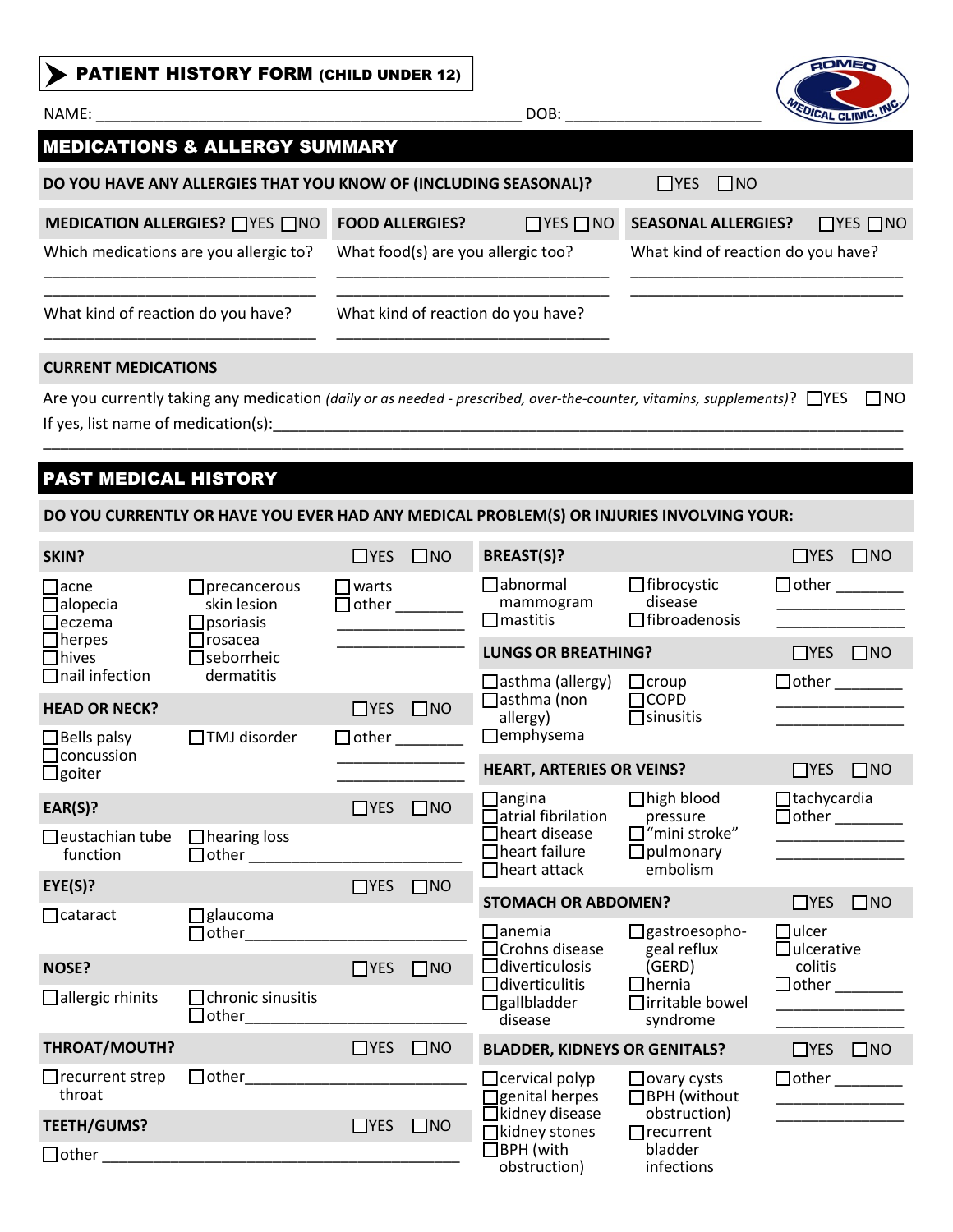| <b>PAST MEDICAL HISTORY (CONTINUED)</b>                                             |                                                                                            |                      | <b>TETANUS STATUS</b>       |                                                                           |                                                                     |                                              |                                                                              |  |  |
|-------------------------------------------------------------------------------------|--------------------------------------------------------------------------------------------|----------------------|-----------------------------|---------------------------------------------------------------------------|---------------------------------------------------------------------|----------------------------------------------|------------------------------------------------------------------------------|--|--|
| MUSCLE(S), BONE(S) OR JOINT(S)?                                                     |                                                                                            | $\Box$ YES $\Box$ NO |                             | $\Box$ < 5 years<br>$\Box$ > 10 years                                     |                                                                     | $\Box$ 5-10 years<br>$\Box$ unknown          |                                                                              |  |  |
| $\Box$ scoliosis<br>$\Box$ osteoporosis<br>$\Box$ fibromyalgia<br>$\Box$ rheumatoid | $\Box$ other                                                                               |                      | <b>RISK FACTORS</b>         |                                                                           |                                                                     |                                              |                                                                              |  |  |
| $\Box$ gout<br>$\Box$ lupus                                                         | arthritis<br>$\Box$ fracture                                                               |                      |                             |                                                                           |                                                                     | $\Box$ passive smoke exposure                |                                                                              |  |  |
| $\Box$ carpal tunnel<br>$\Box$ osteoarthritis                                       |                                                                                            |                      |                             | <b>SEATBELT USE</b>                                                       | <b>SUN EXPOSURE</b>                                                 |                                              | <b>EXERCISE</b>                                                              |  |  |
| <b>BRAIN OR NERVES?</b>                                                             |                                                                                            | $\Box$ YES $\Box$ NO |                             | How often do you<br>$\Box$ frequently<br>$\Box$ occasionally<br>wear your |                                                                     | How many times<br>per week?                  |                                                                              |  |  |
| $\Box$ Bells Palsy<br>$\Box$ carpal tunnel                                          | $\Box$ Parkinsons<br>$\Box$ seizures                                                       |                      | seatbelt?<br>$\square$ 100% | $\Box$ rarely                                                             |                                                                     | $\Box$ 0<br>$\Box$ 3<br>$\Box$ 1<br>$\Box$ 4 |                                                                              |  |  |
| $\Box$ concussion<br>$\Box$ migraine                                                | $\Box$ sleep apnea                                                                         |                      |                             | $\Pi$ 75%<br>$\square$ 50%                                                | <b>CAFFEINE USE</b><br>How many drinks<br>a day with caf-<br>feine? |                                              | $\overline{\square}2$<br>$\Box$ 5+<br><b>Exercise Type</b><br>$\Box$ cycling |  |  |
| <b>BLOOD OR CANCER?</b>                                                             |                                                                                            | $\Box$ YES $\Box$ NO |                             | $\square$ 25%<br>$\Box$ 0%                                                |                                                                     |                                              |                                                                              |  |  |
| $\Box$ anemia                                                                       | $\Box$ other $\Box$ other $\Box$                                                           |                      |                             |                                                                           | $\square$ 0<br>$\square$<br>$\overline{\Box}$ 1<br>$\Box$ 4         |                                              | $\Box$ elliptical<br>machine<br>$\Box$ running<br>$\Box$ swimming            |  |  |
| HORMONES/METABOLISM?                                                                |                                                                                            | $\Box$ YES $\Box$ NO |                             |                                                                           |                                                                     |                                              | $\Box$ treadmill<br>$\Box$ walking                                           |  |  |
| $\Box$ Diabetes<br>(insulin<br>injections)<br>$\Box$ Diabetes<br>(no insulin)       | $\Box$ high cholesterol<br>$\Box$ over active<br>thyroid<br>$\Box$ under active<br>thyroid | $\Box$ goiter        |                             | <b>OB/GYN (FEMALES ONLY)</b><br>First period at age:                      |                                                                     |                                              | $\Box$ other $\_\_$                                                          |  |  |
| <b>MENTAL STATE?</b>                                                                |                                                                                            | $TYS$ $TNO$          |                             |                                                                           |                                                                     |                                              |                                                                              |  |  |
| $\Box$ alcohol abuse<br>$\Box$ Alzheimer's<br>$\Box$ anxiety<br>$\Box$ dementia     | $\Box$ depressive<br>disorder<br>$\Box$ drug abuse<br>$\Box$ insomnia                      |                      |                             |                                                                           |                                                                     |                                              |                                                                              |  |  |

#### **HAVE YOU EVER HAD ANY OF THESE INFECTIONS?**

| $\Box$ measles       | $\Box$ AID or HIV | $\Box$ recurrent |
|----------------------|-------------------|------------------|
| $\Box$ mumps         | $\Box$ mono       | bladder          |
| $\Box$ chickenpox    | $\Box$ smallpox   | infections       |
| $\Box$ scarlet fever | $\Box$ whooping   |                  |
| $\Box$ diptheria     | cough             |                  |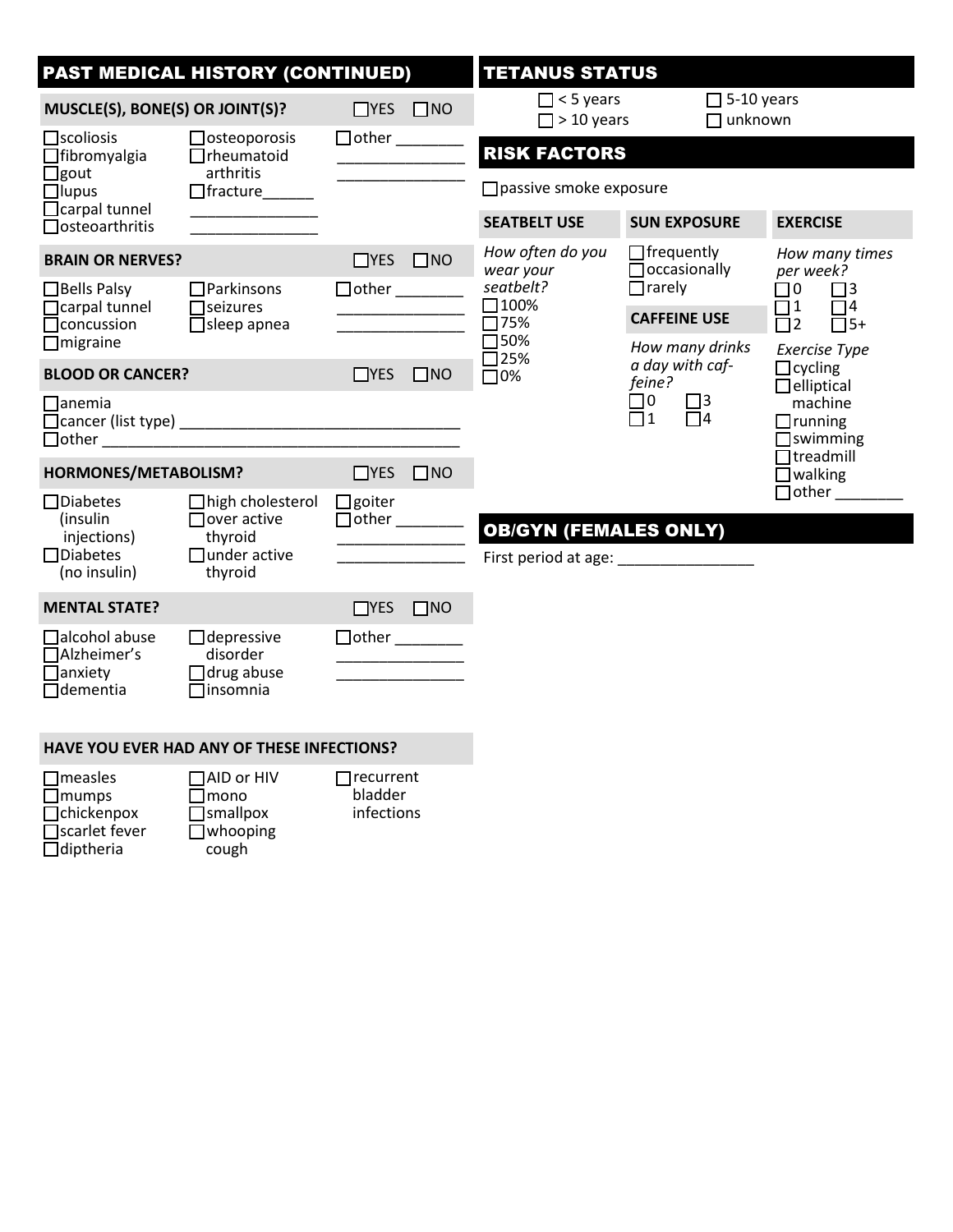NAME: \_\_\_\_\_\_\_\_\_\_\_\_\_\_\_\_\_\_\_\_\_\_\_\_\_\_\_\_\_\_\_\_\_\_\_\_\_\_\_\_\_\_\_\_\_\_\_\_\_\_ DOB: \_\_\_\_\_\_\_\_\_\_\_\_\_\_\_\_\_\_\_\_\_\_\_

 $\Box$  lung transplant



# PAST SURGICAL HISTORY

**HAVE YOU EVER HAD A PROCEDURE/SURGERY PERFORMED ON YOUR:** 

| SKIN?                                                                                                                           |                                                                                 | $\Box$ YES           | $\Box$ NO    | <b>HEART, ARTERIES OR VEINS?</b>                                                                                                                                                                                                  |                                                                                                                                                                                             | $\Box$ YES $\Box$ NO |           |
|---------------------------------------------------------------------------------------------------------------------------------|---------------------------------------------------------------------------------|----------------------|--------------|-----------------------------------------------------------------------------------------------------------------------------------------------------------------------------------------------------------------------------------|---------------------------------------------------------------------------------------------------------------------------------------------------------------------------------------------|----------------------|-----------|
| Tremoval of skin cancer<br>removal of skin lesion<br>skin grafting<br>$\Box$ scar removal                                       | □ tatoo removal                                                                 |                      |              | $\Box$ stent<br>$\Box$ bypass surgery<br>$\Box$ heart valve repair                                                                                                                                                                |                                                                                                                                                                                             |                      |           |
|                                                                                                                                 |                                                                                 |                      |              | <b>STOMACH OR ABDOMEN?</b>                                                                                                                                                                                                        |                                                                                                                                                                                             | $\Box$ YES $\Box$ NO |           |
| <b>HEAD OR NECK?</b><br>$\Box$ incision of trachea<br>$\Box$ larynx removal<br>$\Box$ sinus surgery<br>$\Box$ thymus removal    | $\Box$ thyroid removal                                                          | $\Box$ YES $\Box$ NO |              | $\Box$ gastric bypass<br>$\Box$ lap band<br>$\Box$ removal of spleen<br>$\Box$ removal of appendix<br>$\Box$ removal of gallbladder                                                                                               | $\Box$ C-Section<br>$\Box$ hernia repair (groin)<br>$\Box$ hernia repair (abdomen)                                                                                                          |                      |           |
| EARS?                                                                                                                           |                                                                                 | $\Box$ YES $\Box$ NO |              |                                                                                                                                                                                                                                   |                                                                                                                                                                                             |                      |           |
| $\Box$ implanted hearing aids<br>$\Box$ ear tubes<br>$\Box$ ear drum repair<br>EYES?<br>$\Box$ cataract surgery<br>$\Box$ lasik |                                                                                 | $\Box$ YES $\Box$ NO |              | <b>BLADDER, KIDNEYS OR GENITALS?</b> □ YES □ NO<br>$\Box$ kidney removal<br>□ kidney stone treatment<br>$\Box$ ureter removal<br>$\Box$ bladder removal<br>$\Box$ removal of testicle(s)<br>$\Box$ vasectomy<br>$\Box$ tubes tied | $\Box$ removal of uterus<br>$\Box$ removal of ovaries<br>$\Box$ adrenal gland removal<br>$\Box$ hernia repair (groin)<br>$\Box$ hernia repair (abdomen)<br>$\Box$ other $\Box$ other $\Box$ |                      |           |
| $\Box$ glaucoma surgery                                                                                                         |                                                                                 |                      |              | <b>MUSCLE(S), BONE(S), OR JOINT(S)?</b> $\Box$ YES $\Box$ NO                                                                                                                                                                      |                                                                                                                                                                                             |                      |           |
| <b>NOSE?</b>                                                                                                                    |                                                                                 | $\Box$ YES $\Box$ NO |              | $\Box$ carpal tunnel release                                                                                                                                                                                                      | $\Box$ hip replacement                                                                                                                                                                      |                      |           |
| $\Box$ repair of deviated septum<br>$\Box$ sinus surgery<br>□ turbinate bones removed<br>THROAT/MOUTH?                          |                                                                                 | $\Box$ YES $\Box$ NO |              | □ cubital tunnel release<br>$\Box$ bunion removal<br>$\Box$ ACL reconstruction<br>$\Box$ low back surgery<br>$\Box$ spine pathway                                                                                                 | $\Box$ herniated disc removal<br>$\Box$ rotator cuff surgery<br>$\Box$ total knee replacement<br>$\Box$ knee surgery<br>□ joint reconstruction                                              |                      |           |
| $\Box$ removal of tonsils<br>$\Box$ removal of adenoids                                                                         |                                                                                 |                      |              | enlargement<br>□ ganglion cyst removal                                                                                                                                                                                            |                                                                                                                                                                                             |                      |           |
| $\Box$ removal of larynx                                                                                                        |                                                                                 |                      |              | <b>BRAIN?</b>                                                                                                                                                                                                                     |                                                                                                                                                                                             | $\Box$ YES           | $\Box$ NO |
| <b>TEETH/GUMS?</b>                                                                                                              |                                                                                 | $\Box$ YES $\Box$ NO |              | $\Box$ brain aneurysm repair                                                                                                                                                                                                      | $\Box$ other                                                                                                                                                                                |                      |           |
| $\Box$ wisdom teeth extraction                                                                                                  | $\Box$ other                                                                    |                      |              | $\Box$ brain surgery                                                                                                                                                                                                              |                                                                                                                                                                                             |                      |           |
| <b>BREASTS?</b>                                                                                                                 |                                                                                 | $\Box$ YES $\Box$ NO |              | HAVE YOU EVER HAD A PART OF YOUR BODY REMOVED?                                                                                                                                                                                    |                                                                                                                                                                                             |                      |           |
| $\Box$ breast implants<br>Jbreast reduction<br>$\Box$ mastectomy                                                                |                                                                                 |                      |              | (EXAMPLES: APPENDIX, TONSILS, GALLBLADDER)                                                                                                                                                                                        |                                                                                                                                                                                             | $\Box$ YES           | $\Box$ NO |
| <b>LUNGS?</b>                                                                                                                   |                                                                                 | $\Box$ YES           | $\square$ NO |                                                                                                                                                                                                                                   |                                                                                                                                                                                             |                      |           |
| $\Box$ emergency airway<br>puncture<br>incision of trachea                                                                      | $\Box$ removal of lung<br>$\Box$ lung scope<br>$\Box$ other the state of $\Box$ |                      |              |                                                                                                                                                                                                                                   |                                                                                                                                                                                             |                      |           |

\_\_\_\_\_\_\_\_\_\_\_\_\_\_\_\_\_\_\_\_\_\_\_\_